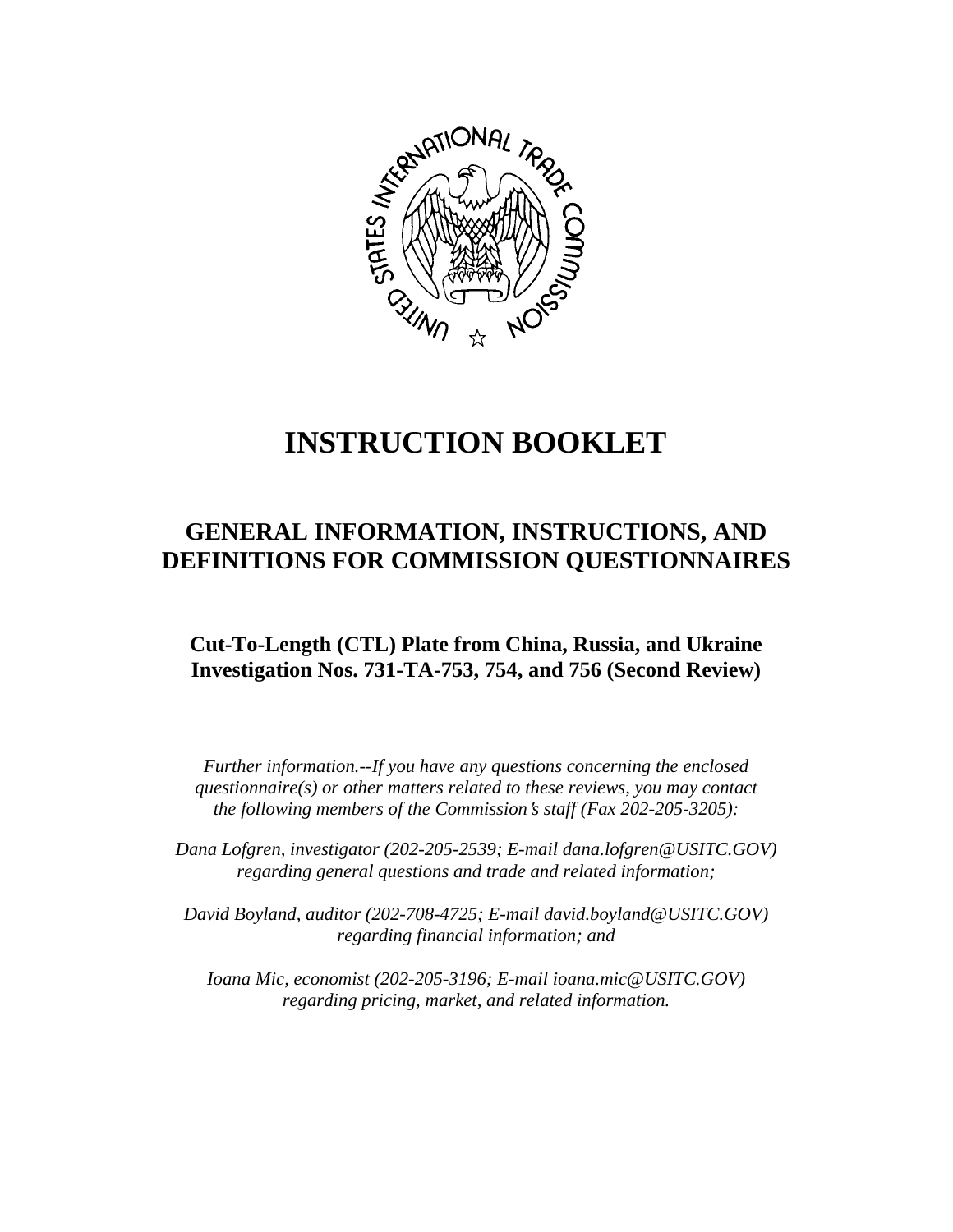#### **GENERAL INFORMATION**

*Background*.--On October 24, 1997, the Department of Commerce suspended investigations on imports of CTL carbon steel plate from China, Russia, South Africa, and Ukraine (62 F.R. 61751, 61766, 61773, and 61780). On August 29, 2003, the Commission determined that termination of the suspended investigation for South Africa would not be likely to lead to continuation or recurrence of material injury to an industry in the United States within a reasonably foreseeable time (68 F.R. 52614). On November 3, 2003, the Department of Commerce terminated the suspension agreement for China and issued an antidumping duty order (68 F.R. 60081). On August 1, 2008, the Commission instituted reviews pursuant to section 751(c) of the Tariff Act of 1930 (19 U.S.C. § 1675(c)) (the Act) to determine whether termination of the suspension agreements for Russia and Ukraine, and the antidumping duty order for China, would be likely to lead to continuation or recurrence of material injury to the domestic industry within a reasonably foreseeable time (73 F.R. 45071). If the Commission makes affirmative determinations, the suspension agreements and antidumping duty order will remain in place. If the Commission makes negative determinations, the Department of Commerce will terminate the suspension agreements and the antidumping duty order.

Questionnaires and other information pertinent to these reviews are available at http://www.usitc.gov/trade\_remedy/731\_ad\_701\_cvd/investigations/active/index.htm#reviews. Address all correspondence to the United States International Trade Commission, Washington, DC 20436. Hearing-impaired individuals can obtain information regarding these reviews via the Commission's TDD terminal (202-205-1810).

*Due date of questionnaire(s)*.--Return the completed questionnaire(s) to the United States International Trade Commission by no later than **June 26, 2009**. Data for the first half of 2009 are due by no later than **July 24, 2009**. Although the enclosed postpaid envelope may be used to return the completed questionnaire, use of an overnight mail service may be necessary to ensure that your response actually reaches the Commission by **June 26, 2009**. If you do not use the enclosed envelope, please make sure the completed questionnaire is sent to the attention of Dana Lofgren, Investigator. **Return only one copy of the completed questionnaire(s), but please keep a copy for your records so that you can refer to it if the Commission staff contacts you with any questions during the course of the reviews.**

*Service of questionnaire response(s)*.--In the event that your firm is a party to these reviews, you are required to serve a copy of the questionnaire(s), once completed, on parties to the proceeding that are subject to administrative protective order (see 19 CFR  $\S 207.7$ ). A list of such parties is maintained by the Commission's Secretary and may be obtained by calling 202-205-1803. A certificate of service must accompany the copy of the completed questionnaire(s) you submit (see 19 CFR § 207.7).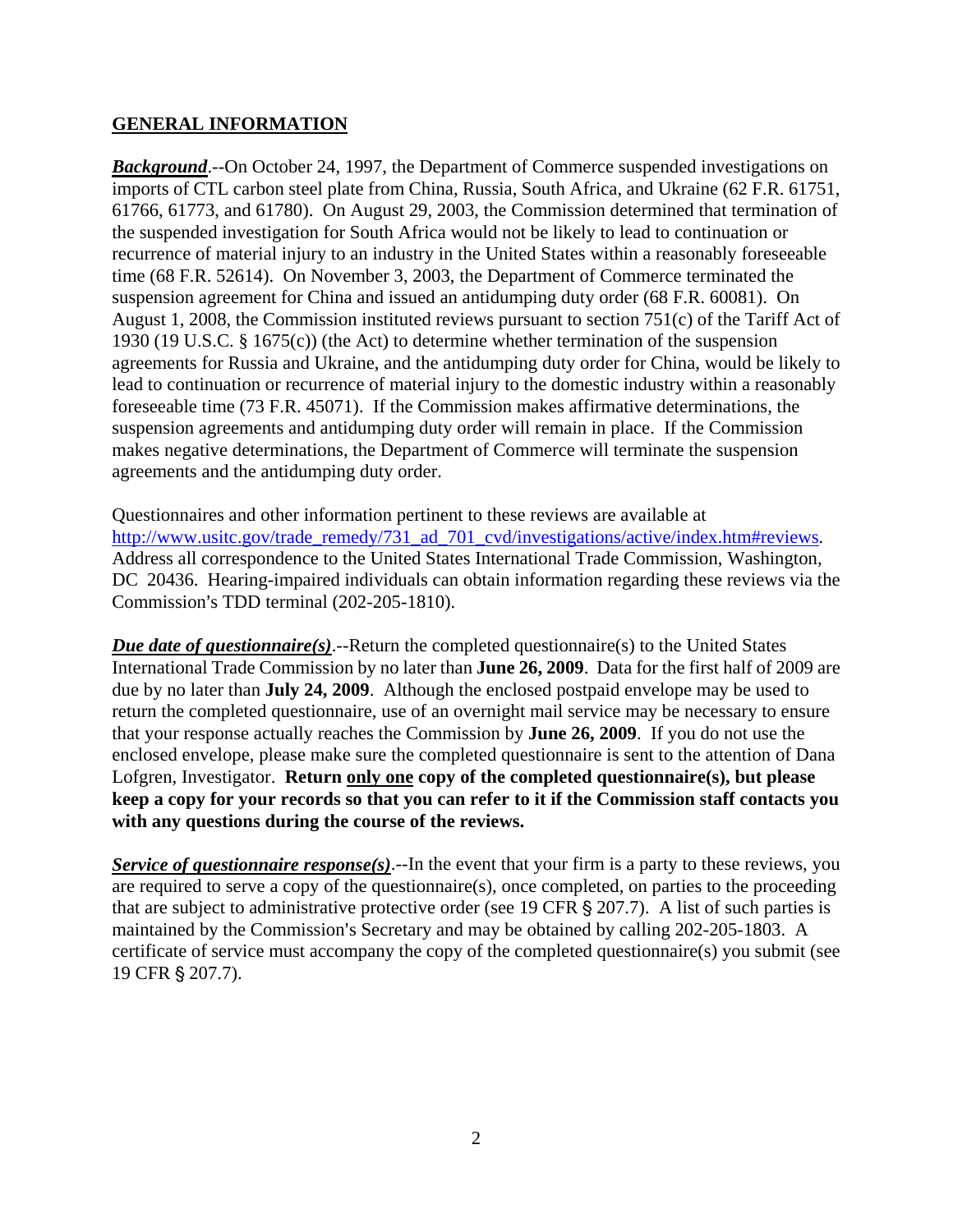# **GENERAL INFORMATION--***Continued*

*Confidentiality*.--The commercial and financial data furnished in response to the enclosed questionnaire(s) that reveal the individual operations of your firm will be treated as confidential by the Commission to the extent that such data are not otherwise available to the public and will not be disclosed except as may be required by law (see 19 U.S.C. § 1677f). Such confidential information will not be published in a manner that will reveal the individual operations of your firm; however, nonnumerical characterizations of numerical business proprietary information (such as discussion of trends) will be treated as confidential business information only at the request of the submitter for good cause shown.

*Verification***.--The information submitted in the enclosed questionnaire(s) is subject to audit and verification by the Commission. To facilitate possible verification of data, please keep all your work papers and supporting documents used in the preparation of the questionnaire response(s).**

*Release of information*.--The information provided by your firm in response to the questionnaire(s), as well as any other business proprietary information submitted by your firm to the Commission in connection with the reviews, may become subject to, and released under, the administrative protective order provisions of the Tariff Act of 1930 (19 U.S.C. § 1677f) and section 207.7 of the Commission's Rules of Practice and Procedure (19 CFR  $\S$  207.7). This means that certain lawyers and other authorized individuals may temporarily be given access to the information for use in connection with these reviews or other import-injury investigations or reviews conducted by the Commission on the same or similar merchandise; those individuals would be subject to severe penalties if the information were divulged to unauthorized individuals.

## **INSTRUCTIONS**

*Answer all questions*.--Do not leave any question or section blank unless a questionnaire expressly directs you to skip over certain questions or sections. If the answer to any question is "none," write "none." If information is not readily available from your records in exactly the **form requested, furnish carefully prepared estimates--designated as such by the letter E<sup>n</sup>--and explain the basis of your estimates**. Answers to questions and any necessary comments or explanations should be supplied in the space provided or on separate sheets attached to the appropriate page of the questionnaire(s). If your firm is completing more than one questionnaire in connection with these reviews (i.e., a producer, importer, and/or purchaser questionnaire), you need not respond to duplicated questions in the questionnaires.

**Consolidate all U.S. establishments**.--Report the requested data for your establishment(s) located in the United States. **Except where specifically requested,** f**irms operating more than one establishment should combine the data for all establishments into a single report.**

*Filing instructions*.—Questionnaires may be filed either in paper form or electronically.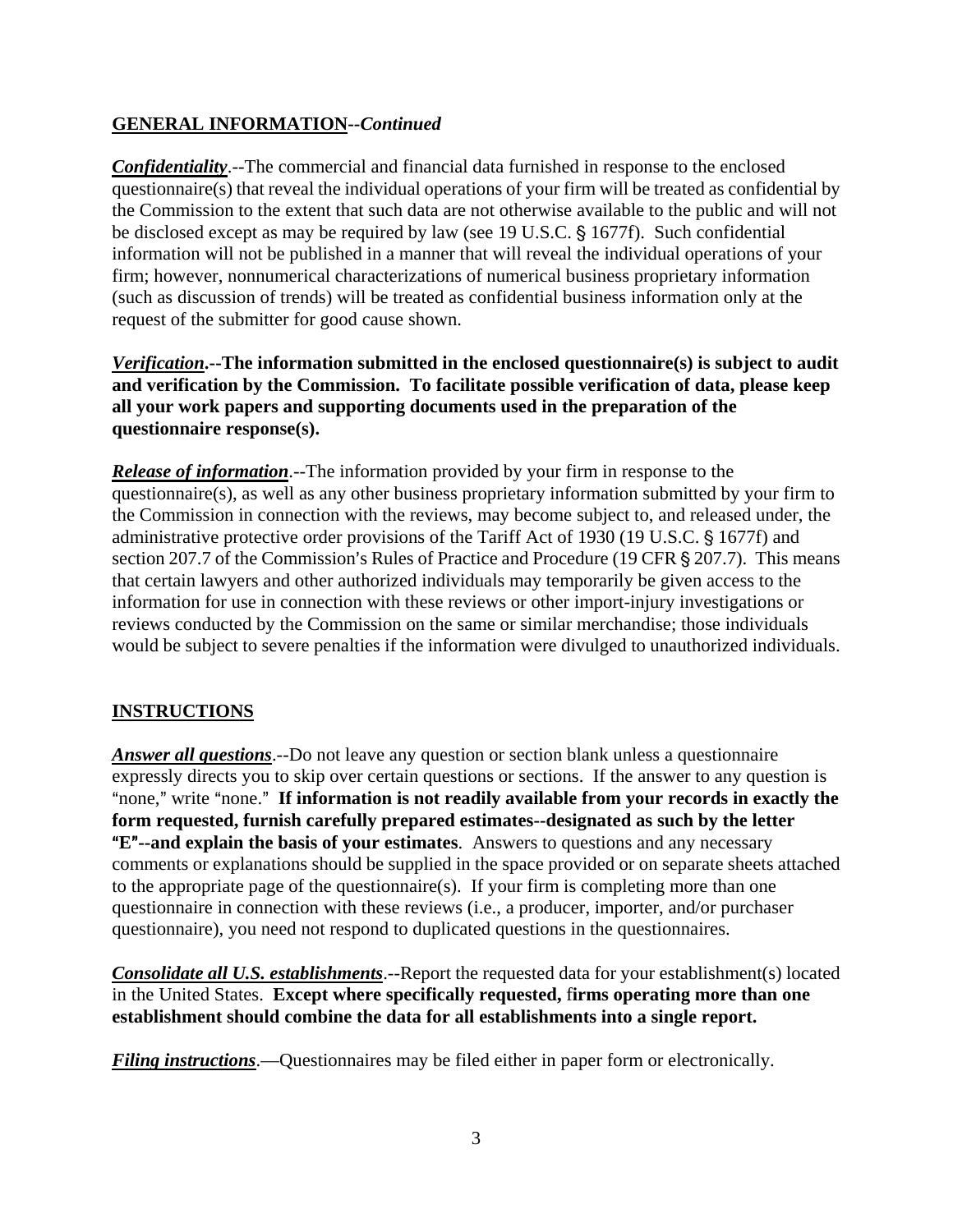#### **INSTRUCTIONS--***Continued*

#### **OPTIONS FOR FILING IN PAPER FORM**

**• Overnight mail service**.—Mail to the following address:

#### **United States International Trade Commission Office of Investigations, Room 615 500 E Street SW Washington, DC 20024**

**• Fax**.—Fax to 202.205.3205.

**• U.S. mail**.—Mail to the address above, but use zip code 20436. *This option is not recommended. U.S. mail sent to government offices undergoes additional processing to screen for hazardous materials; this additional processing results in substantial delays in delivery.* 

#### **OPTIONS FOR FILING ELECTRONICALLY**

This questionnaire is available as a "fillable" form in MS Word format on the Commission's website at

http://www.usitc.gov/trade\_remedy/731\_ad\_701\_cvd/investigations/active/index. htm#reviews. *Please do not attempt to modify the format or permissions of the questionnaire document*. You may complete the questionnaire electronically, print it out, and submit it in paper form as described above, or you may submit it electronically through one of the following means:

**• Compact disc (CD)**.—Copy your questionnaire onto a CD, include a signed certification page (page 1) (either in paper form or scanned PDF copied onto CD), and mail to the address above. *It is strongly recommended that you use an overnight mail service. U.S. mail sent to government offices undergoes additional processing which not only results in substantial delays in delivery but may also damage CDs.* 

• **E-mail.**—E-mail your questionnaire to the investigator at dana.lofgren@usitc.gov; include a scanned PDF of the signed certification page (page 1). Type the following in the e-mail subject line: BPI Questionnaire, CTL Plate. *Please note that submitting your questionnaire by e-mail may subject your firm's business proprietary information to transmission over an unsecure environment and to possible disclosure. If you choose this option, the Commission warns you that any risk involving possible disclosure of such information is assumed by the submitter and not by the Commission.*

Note: If you are a party to the reviews, and service of the questionnaire is required, such service should be made in paper form.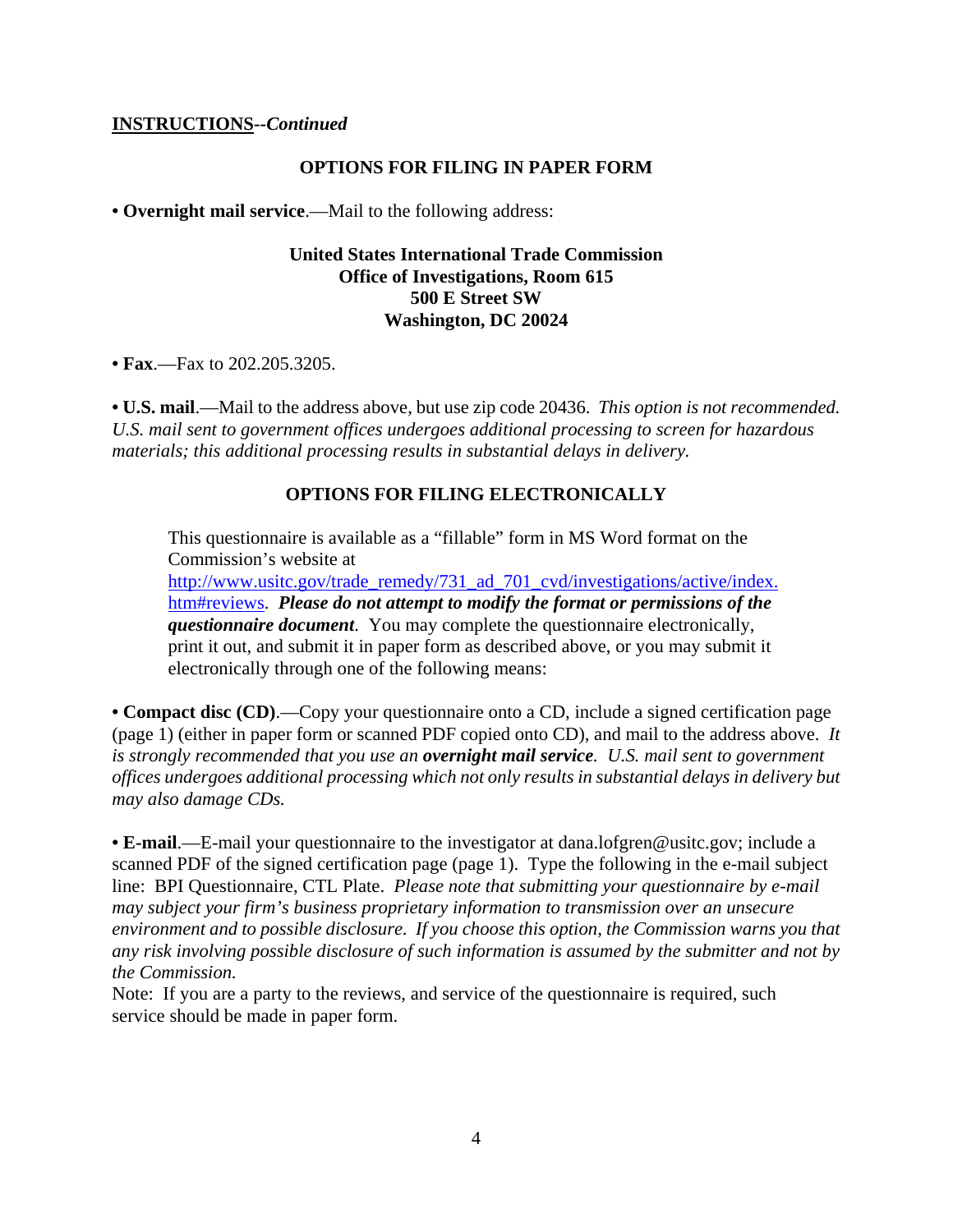#### **DEFINITIONS**

*CTL carbon steel plate*.—Hot-rolled iron and non-alloy steel universal mill plates (*i.e.* flat-rolled products rolled on four faces or in a closed box pass, of a width exceeding 150 mm but not exceeding 1250 mm and of a thickness of not less than 4 mm, not in coils and without patterns in relief), of rectangular shape, neither clad, plated nor coated with metal, whether or not painted, varnished, or coated with plastics or other nonmetallic substances; and certain iron and non-alloy steel flat-rolled products not in coils, of rectangular shape, hot-rolled, neither clad, plated, nor coated with metal, whether or not painted, varnished, or coated with plastics or other nonmetallic substances, 4.75 mm or more in thickness and of a width which exceeds 150 mm and measures at least twice the thickness. Included are flat-rolled products of nonrectangular cross-section where such cross-section is achieved subsequent to the rolling process (i.e., products which have been "worked after rolling") for example, products which have been beveled or rounded at the edges. The subject product is covered by statistical reporting numbers 7208.40.3030, 7208.40.3060, 7208.51.0030, 7208.51.0045, 7208.51.0060, 7208.52.0000, 7208.53.0000, 7208.90.0000, 7210.70.3000, 7210.90.9000, 7211.13.0000, 7211.14.0030, 7211.14.0045, 7211.90.0000, 7212.40.1000, 7212.40.5000, and 7212.50.0000 of the Harmonized Tariff Schedule of the United States (HTS). Specifically excluded from subject merchandise within the scope of these reviews is grade X-70 steel plate.

*CTL micro-alloy steel plate*.—CTL micro-alloy steel plate products, in which: (1) iron predominates by weight, over each of the other contained elements; (2) the carbon content is 2 percent or less, by weight; and (3) one or more of the elements listed below is present in the quantity, by weight, respectively indicated:

0.3 - .50 percent of aluminum 0.3 - 1.25 percent of nickel 0.3 - 1.25 percent of chromium 0.06 - 0.10 percent of niobium 0.3 - 0.30 percent of cobalt 0.6 - 2.25 percent of silicon 0.4 - 1.0 percent of copper 0.3 - 0.30 percent of tungsten 0.4 - 0.40 percent of lead 0.1 - 0.15 percent of vanadium 1.65 - 1.80 percent of manganese 0.05 - 0.15 percent of zirconium 0.08 - 0.10 percent of molybdenum

Imports of nonsubject CTL micro-alloy steel plate may be reported in the following HTS statistical reporting numbers: 7225.40.3050, 7225.40.7000, 7225.99.0090, 7226.91.5000, 7226.91.7000, 7226.91.8000, 7226.99.0000, and 7226.99.0180.

*Firm*.--An individual proprietorship, partnership, joint venture, association, corporation (including any subsidiary corporation), business trust, cooperative, trustee in bankruptcy, or receiver under decree of any court.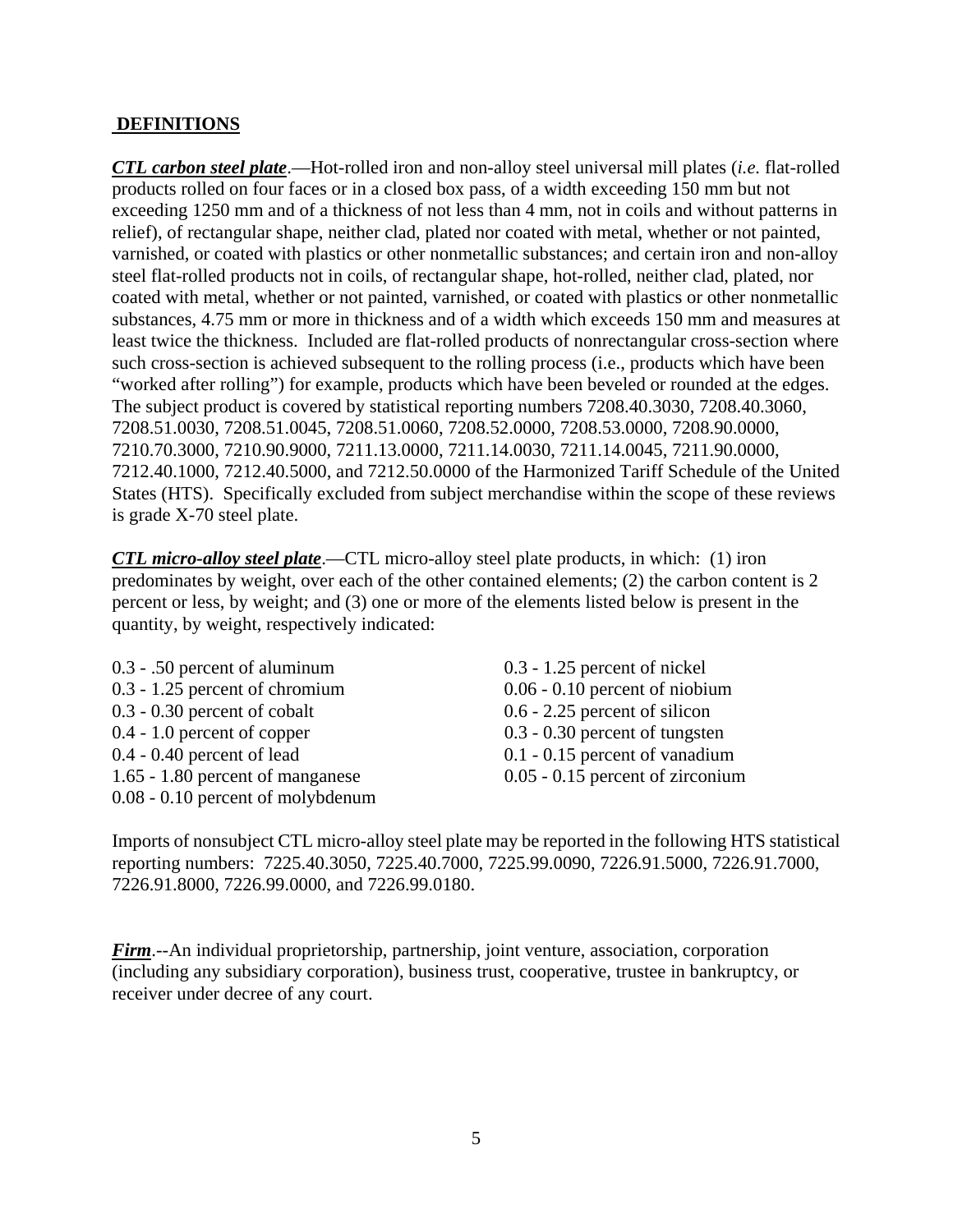# **DEFINITIONS--***Continued*

*Related firm*.--A firm that your firm solely or jointly owned, managed, or otherwise controlled; a firm that solely or jointly owned, managed, or otherwise controlled your firm; and/or a firm that was solely or jointly owned, managed, or otherwise controlled by a firm that also solely or jointly owned, managed, or otherwise controlled your firm.

*Establishment*.--Each facility of a firm in the United States involved in the production, importation, and/or purchase of CTL carbon steel plate (as defined above), including auxiliary facilities operated in conjunction with (whether or not physically separate from) such facilities.

*United States*.--For purposes of these reviews, the 50 States, Puerto Rico, the U.S. Virgin Islands, and the District of Columbia.

*Importer*.--Any person or firm engaged, either directly or through a parent company or subsidiary, in importing CTL carbon steel plate (as defined above) into the United States from a foreign manufacturer or through its selling agent.

*Imports*.--Those products identified for Customs purposes as imports for consumption for which your firm was the importer of record (i.e., was responsible for paying any import duty) or consignee (i.e., to which the merchandise was first delivered).

**Import quantities**.--Quantities reported should be net of returns.

**Import values**.--Values reported should be landed, duty-paid values (but not including antidumping and/or countervailing duties) at the U.S. port of entry, including ocean freight and insurance costs, brokerage charges, and normal import duties (i.e., including all charges except inland freight in the United States and antidumping and/or countervailing duties).

*Purchaser*.--Any person or firm engaged, either directly or through a parent company or subsidiary, in purchasing CTL carbon steel plate (as defined above) from another firm that produces, imports, or otherwise distributes CTL carbon steel plate. A retail firm that is the importer of record may be considered a purchaser.

*Purchases*.--Purchases from all sources, NOT including direct imports from foreign producers (which should be reported in an importer questionnaire).

*Purchase quantities*.--Quantities reported should be net of returns.

*Purchase values*.--Values reported should be net values (i.e., gross purchase values less all discounts, allowances, rebates, and the value of returned goods), delivered to your U.S. receiving point.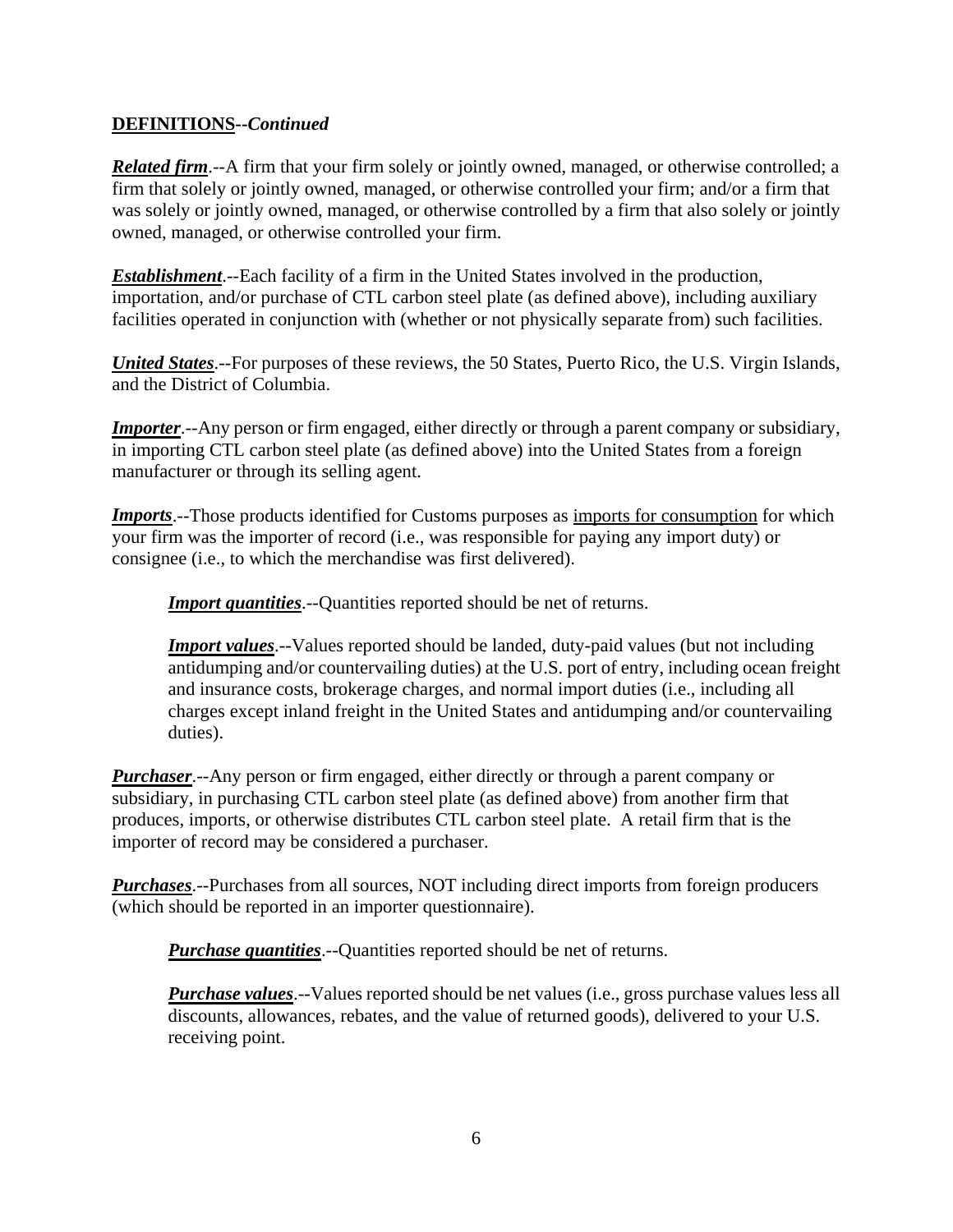# **DEFINITIONS--***Continued*

*Shipments*.--Shipments of products produced in or imported by your U.S. establishment(s). Include shipments to the contracting firm of product produced by your firm under a toll agreement.

*Shipment quantities*.--Quantities reported should be net of returns.

*Shipment values*.--Values reported should be net values (*i.e.*, gross sales values less all discounts, allowances, rebates, prepaid freight, and the value of returned goods), f.o.b. your U.S. point of shipment. The value of domestic shipments to the contracting firm under a toll agreement is the conversion fee (including profit).

# *Types of shipments*:

*U.S. shipments*.--Commercial shipments, internal consumption, and transfers to related firms within the United States.

*Commercial shipments*.--Shipments, other than internal consumption and transfers to related firms, within the United States.

*Internal consumption*.--Product consumed internally by your firm.

*Transfers to related firms*.--Shipments made to related domestic firms.

*Export shipments*.--Shipments to destinations outside the United States, including shipments to related firms.

*Inventories*.--Finished goods inventory, not raw materials or work-in-progress.

# **The following definitions apply only to the PRODUCER QUESTIONNAIRE.**

*Average production capacity*.--The level of production that your establishment(s) could reasonably have expected to attain during the specified periods. Assume normal operating conditions (i.e., using equipment and machinery in place and ready to operate; normal operating levels (hours per week/weeks per year) and time for downtime, maintenance, repair, and cleanup; and a typical or representative product mix).

*Toll agreement*.--Agreement between two firms whereby the first firm furnishes the raw materials and the second firm uses the raw materials to produce a product that it then returns to the first firm with a charge for processing costs, overhead, etc.

*Production*.--All production in your U.S. establishment(s), including production consumed internally within your firm and production for another firm under a toll agreement.